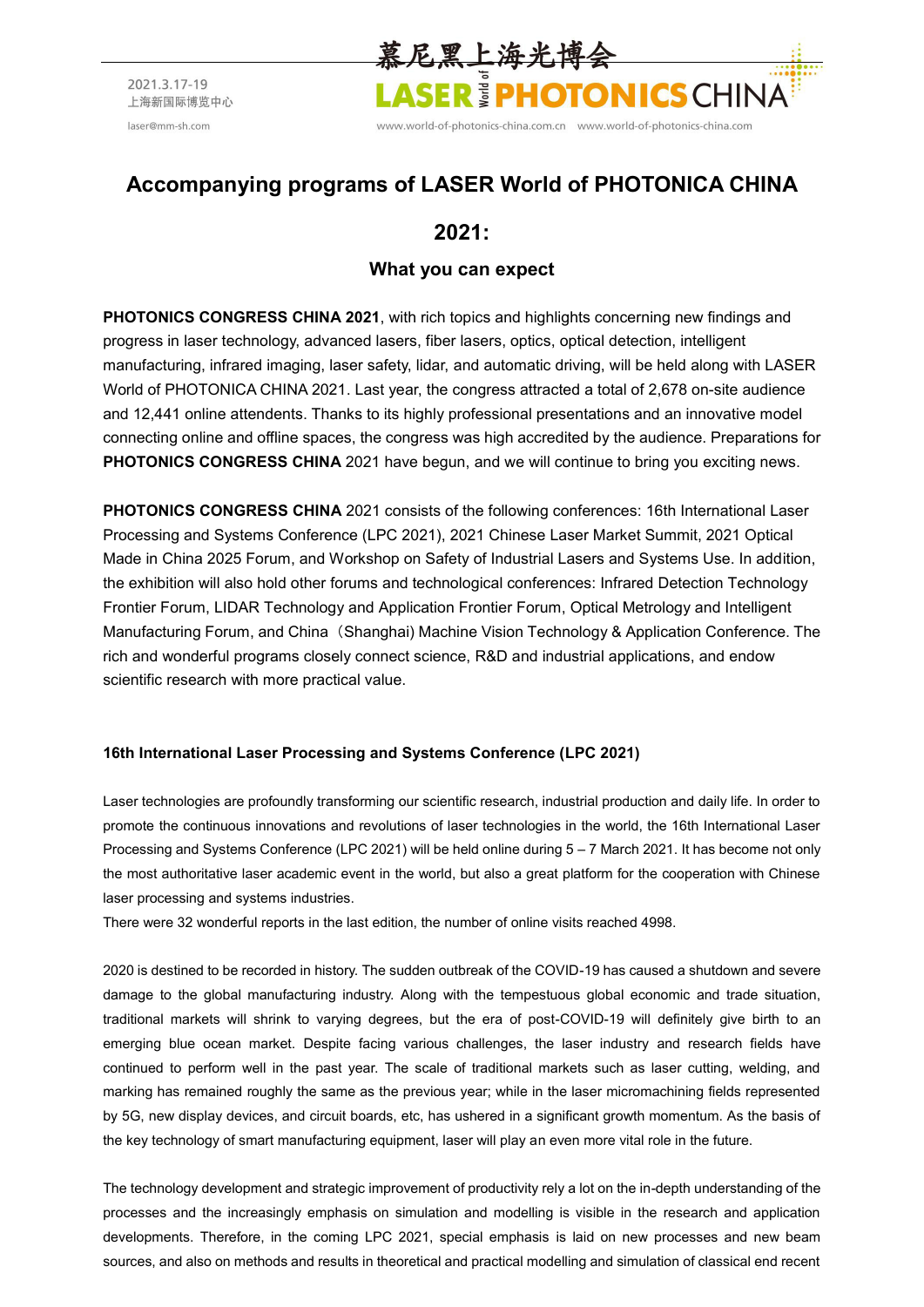

www.world-of-photonics-china.com.cn www.world-of-photonics-china.com

#### process development.

The LPC 2021 conference aims to strengthen the laser industry and build up an international platform for the integration of production, teaching and researches. It will focus on "Exploring Laser Frontier Technology and Promoting the Development of Laser Industry". The conference will show the latest developments of the global laser industries and introduce the latest applications of laser technologies in various industries in the world.

#### **2021 Chinese Laser Market Summit**

Today, the world is facing major changes and challenges, something unseen in a century. With the introduction of a major strategy by the Chinese government - the establishment of a "dual circulation" development pattern in which domestic economic cycle plays a leading role while international economic cycle remains its extension and supplement - the high-end smart technologies represented by lasers are bound to become the preferred choice in a new round of upgrades in manufacturing. At the same time, the continuous development of the "internal circulation" market will help promote the localization of intelligent laser equipment and accelerate the replacement of traditional manufacturing technologies by laser technologies.

With the rapid development of 5G-related facilities and new infrastructure construction, Internet of Things, smart manufacturing, engineering, machinery, new energy vehicles, consumer/industrial/medical electronics and other downstream sectors, higher requirements are put forward for advanced manufacturing technology, and as a result, laser technology and processing will be able to exert more of its potential. How can the Chinese laser industry find a path that truly leads to high-quality development in the future? How to overcome the technology bottlenecks? How to seize the valuable opportunities of a global supply chain restructuring and "inner circulation", and develop a path of sustainable development? How to promote independent innovation and take on a leading role on the international stage...

In addition, with the increasingly fierce competition in the laser industry, a new phase of progresses in both quality and efficiency is needed, and we have to further integrate market and capital resources, and increase our international presence. The sustainable development of the laser industry demand deviation from the traditional low-tech and low-value-added growth model, and embrace the "accelerated" transformation and "new engine" of economic growth that will create more potential "blue ocean" market and expand laser applications. In so doing, the industry may start a differentiated competition.

The 2021 Chinese Laser Market Summit will invite leading figures, experts and entrepreneurs in the laser industry at home and abroad, especially the presidents of multinational companies to give in-depth interpretation of the above questions. The summit is hosted by the Laser Processing Committee of the Chinese Optical Society, and is co-organized by Messe Muenchen.

#### **2021 Optical Made in China 2025 Forum**

Based on the great success of the last forum, the 2021 Optical Made in China 2025 Forum will feature a "high-end, high-quality, simple and firm-grounded" conference that combines industrial production, academic study, scientific research, and daily applications. It aims to present a high-end international academic event that focuses on topics about Optical Free Surface and Microstructure Array Surface Manufacturing, in addition to the latest industry information, market trends and applications, so stay tuned!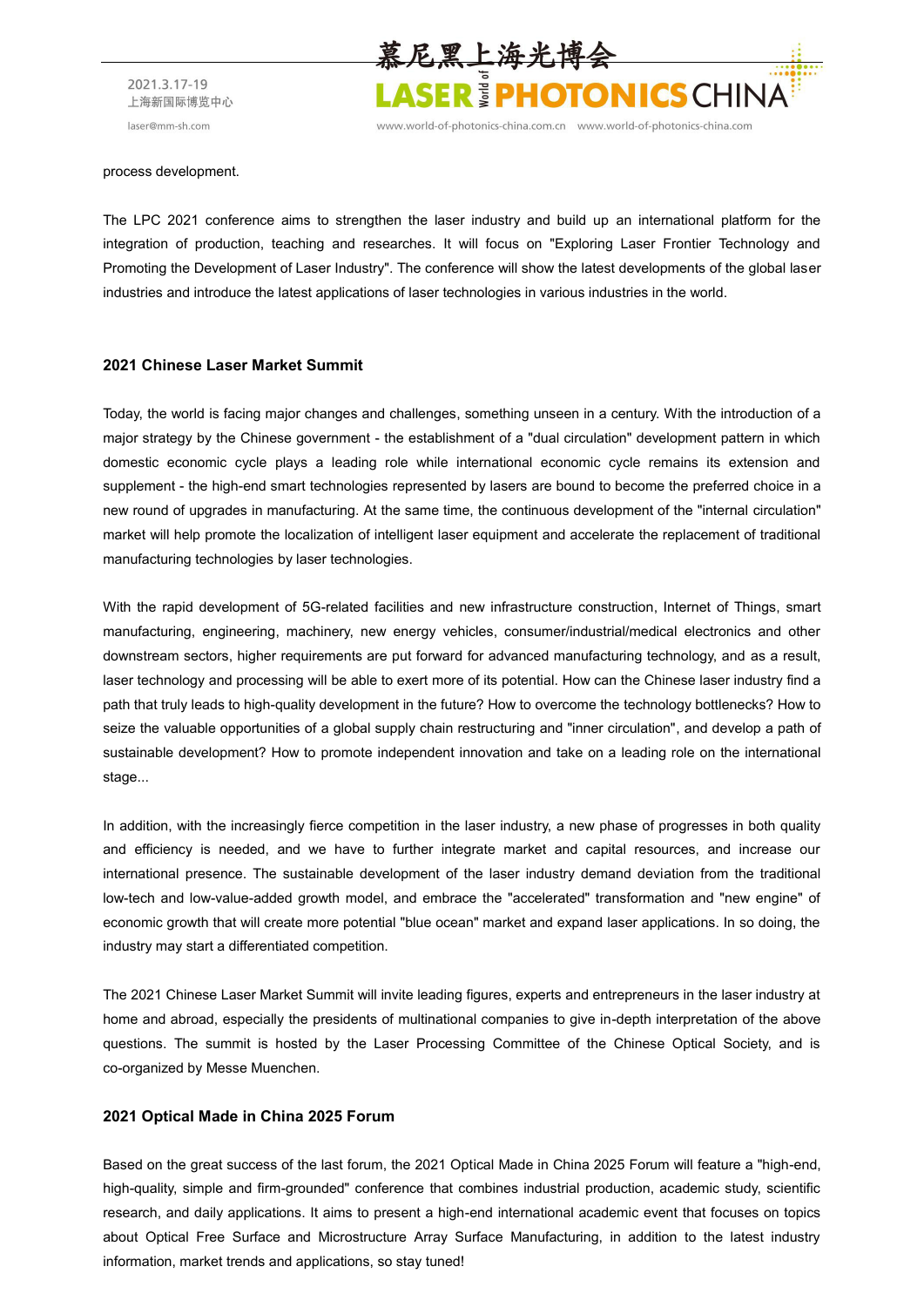

www.world-of-photonics-china.com.cn www.world-of-photonics-china.com

#### **Workshop on Safety of Industrial Lasers and Systems Use**

This workshop targets at personnel concerning laser R&D, production, operation and management, and specifically gives lectures on the types of laser radiation and possible injuries, Chinese and foreign laser safety standards, and effective measures for laser safety protection. Therefore, we hereby appeal to all laser practitioners to be responsible for themselves, society and customers, and raise their awareness of laser safety protection. Only a systematic understanding of lasers and correct use of lasers can exert the most out of this powerful technology.

#### **Infrared Detection Technology Frontier Forum**

The 2021 Infrared Detection Technology Frontier Forum invited experts from Chinese and foreign scientific research institutes, military and aerospace institutes and leading enterprises in the infrared industry to talk about the latest technology and market development. It is a rare opportunity for participants to meet outstanding scientists, technicians and experts. The concurrent LASER World of PHOTONICA CHINA 2021 and the special show "Infrared Technology and Applications" will provide information on cutting-edge technologies, products, equipment and scientific research findings in the infrared detection industry.

#### **LIDAR Technology and Application Frontier Forum**

The core components of a LIDAR system include: photodetectors, lasers, collimating lenses, scanning mirrors, digital-to-analog converters, etc. Leading companies from these fields will gather at the LASER World of PHOTONICS CHINA show in March 2021. The "Lidar Technology and Application Frontier Forum" will be held along with the show, and will attract well-known manufacturers of key components such as laser light sources, optical components, and sensors. Chinese and foreign LIDAR suppliers, representatives of research institutions, and industrial users from industrial automation, automotive Tier 1 suppliers and OEM automotive manufacturers will participate in the meeting to discuss the future of the LIDAR industry.